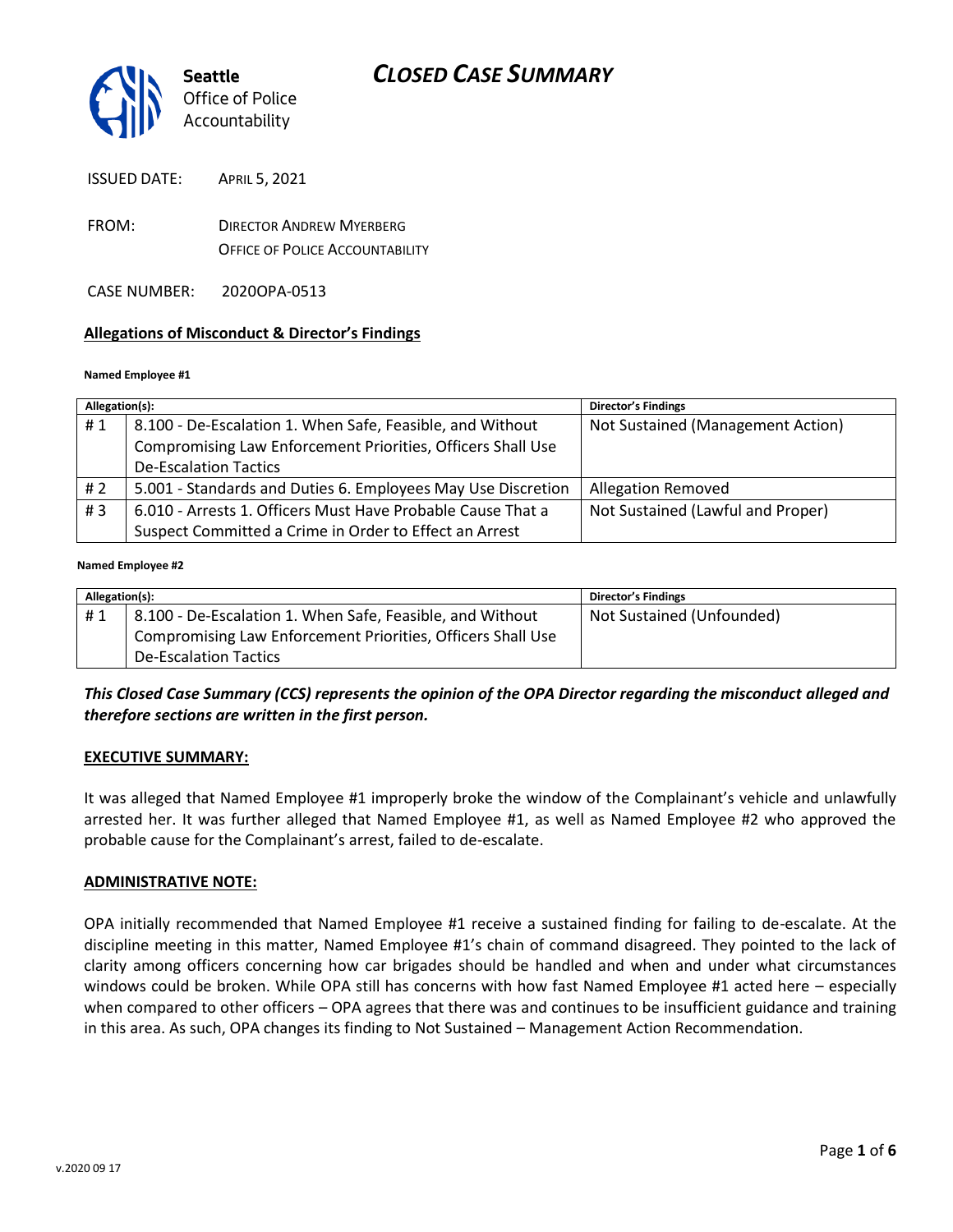

# *CLOSED CASE SUMMARY*

OPA CASE NUMBER: 2020OPA-0513

#### **SUMMARY OF INVESTIGATION:**

OPA received complaints concerning the decision by an officer to break the window of a vehicle that was part of a protest "car brigade." As a general matter, a car brigade refers to vehicles that travel either in front and/or behind a group of demonstrators as they move throughout the city. Demonstrators generally assert that the car brigades protect them from bad actors driving into and injuring them. Officers view the car brigades as a means to facilitate violence by demonstrators and property destruction and to prevent demonstrators from being arrested and/or dispersed.

On the date in question, officers, including Named Employee #1 (NE#1), approached the car brigade vehicles that were following a group of demonstrators. The officers decided to begin stopping the vehicles and making arrests based on discussions among each other and after receiving approval from Named Employee #2 (NE#2), a supervisor. The basis for the seizures of the vehicles and the arrests was rendering criminal assistance to those individuals in the crowd who were engaging in ongoing property damage.

NE#1 approached the driver's side of a black Tesla that was part of the car brigade. NE#1 slapped the side of the window and, when the vehicle did not stop, he struck the driver's side window twice with his baton. When the window did not break, he then used a tool (a window punch) to shatter the window. The driver – referred to here as the Complainant – was removed from the vehicle and was placed under arrest.

A 44 second video of the incident was posted on Twitter. The video showed the breaking of the window but did not capture sound of the interaction between the officers and the Complainant. The incident was also recorded on several officers' Body Worn Video (BWV). NE#1's BWV indicated that he and other officers discussed beginning to arrest the drivers of the vehicles that comprised the car brigade at the rear of the demonstrators. The four vehicles were driving at a slow speed, side to side, and were blocking both lanes of traffic. The officers picked out the black Tesla as the first vehicle that would be stopped. NE#1 approached the driver's side and, while he did so, he slapped the rear panel in an apparent attempt to get the Complainant's attention. At that time, someone could be heard yelling: "Speed up, speed up." However, none of the vehicles in the car brigade actually did so. NE#1 then moved to the driver's door. NE#1 then knocked on the window and told the Complainant to stop. The Complainant continued to move forward at a reduced speed. NE#1 yelled stop again and, this time, struck the window twice with his baton. The window did not break. The vehicle then stopped. The officers affirmed with each other that the Complainant was going to jail.

The officers told the Complainant to open the door. She did not immediately do so. NE#1 knocked on the window and again said: "open the door." The Complainant did not look at him and stared forward. Another officer walked over and knocked on the window, saying "open the door." Simultaneously, NE#1 used the window punch to shatter the window. From the time the Complainant stopped her vehicle to the time that NE#1 shattered the window was approximately 11 seconds. After breaking the window, the officers ordered the Complainant to open the door. The Complainant delayed for a few seconds, but ultimately did so. They then ordered her to take off her seatbelt and to get out of the car. After a few seconds, she did so and was placed under arrest.

In addition to reviewing the BWV, OPA further analyzed other documentation relating to the demonstration activities that evening. The records established that the demonstrators being led and followed by the car brigade engaged in repeated property damage, including: destroying an ATM at a Seattle Credit Union; breaking storefront windows; spray-painting surfaces such as a metro bus; rolling items into the roadway; and turning over garbage cans and dumpsters.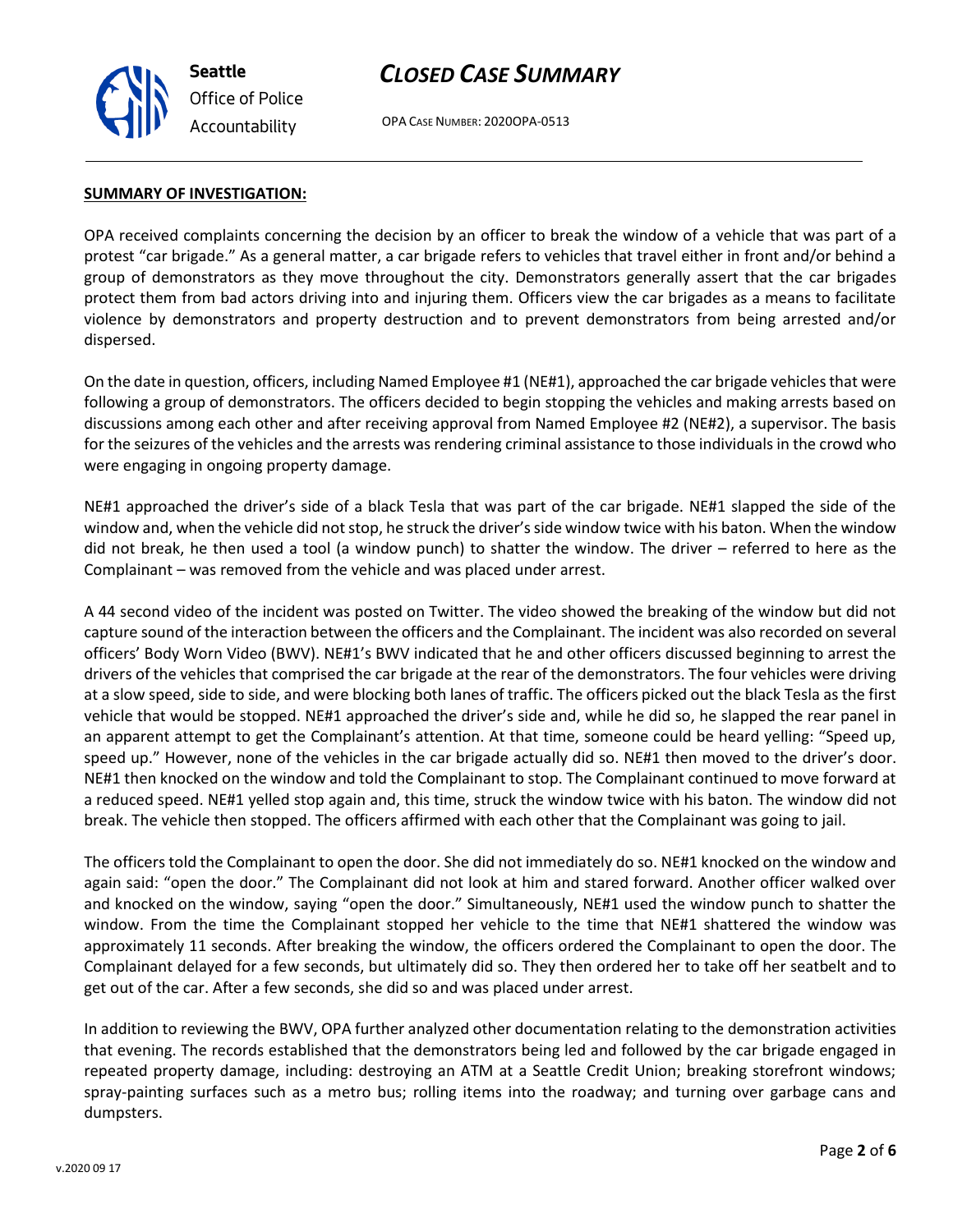

# *CLOSED CASE SUMMARY*

OPA CASE NUMBER: 2020OPA-0513

OPA also interviewed NE#1, NE#2, and two other witness officers – referred to here as Witness Officer #1 (WO#1) and Witness Officer #2 (WO#2).

NE#1 said that, throughout the evening, demonstrators in the group engaged in property damage and criminal behavior. The car brigade drove behind the demonstrators, moving in front of police vehicles to create distance between officers and the demonstrators. NE#2 told him that there was probable cause to begin arresting the car brigade drivers for rendering criminal assistance and left it up to the officers to decide which driver to arrest first. NE#1, who was in the center of a line of officers, picked the black Tesla in front of him. He further felt that arresting the driver in the middle would send a strong signal to the drivers on each side. NE#1 slapped the window of the Tesla and felt the car lurch forward. He recalled an incident from several months prior where he had to extract a driver from a vehicle and his experience that it could be dangerous and that the goal was to get the driver out as quickly as possible. NE#1 felt that the driver here had shown an unwillingness to stop, the possibility that she would flee, and was being non-compliant. NE#1 believed, at that point, that he needed to get the driver out of the vehicle.

NE#1 made the decision to break the window using a window punch tool. He stated that, the longer that the driver was left in the vehicle, the more possible it was for her to harm him and others. He also felt that the crowd could become hostile, so he needed to act quickly.

NE#1 believed that breaking the car window did not violate policy. He further believed that the orders he provided to the driver prior to doing so constituted de-escalation and her non-compliance indicated that further efforts in this vein would not be safe or feasible. Lastly, NE#1 contended that there was probable cause to arrest her and the other drivers.

NE#2 said that, in his opinion, there was probable cause to begin arresting the car brigade drivers. He explained that the drivers were preventing officers from taking law enforcement action to stop property destruction and were functionally allowing that property destruction to continue unabated. He believed that there was probable cause to arrest all of the drivers and this is what he meant when he told the officers to "pick one." He did not instruct the officers how to make the arrests aside from advising them to put officers around the vehicle in a "protective bubble." He felt that this would slow the situation down and act as a form of de-escalation. He said that NE#1 made the decision to shatter the window. He did not order NE#1 to do so. NE#2 opined that de-escalation was difficult under these circumstances and said that the drivers were aware that they needed to stop and comply based on the number of officers who were present and the repeated orders provided.

WO#1 was not present for NE#1's decision to break the Complainant's window. However, as discussed more fully below, he stopped another member of the car brigade. He stated that he did so because of the threat he felt that the car brigade drivers posed, as well as because of his belief that they were rendering criminal assistance to the demonstrators. NE#1 said that, after a period of time, he was able to convince the driver to get out of the car. He described de-escalating so that he did not have to break the window. This was ultimately successful.

WO#2 was NE#1's partner during this incident. He approached the front of the Complainant's vehicle as NE#1 shattered the window. WO#2 described that, throughout the evening, demonstrators had engaged in property damage and he car brigade had driven close to them, functionally allowing the demonstrators to do so with impunity. He felt that the arrests of the drivers were warranted and noted that NE#2 informed them that there was probable cause. He approached the front of the Complainant's vehicle as NE#1 shattered the window. He said that he was looking at the Complainant when it occurred, and she was not complying. He said that he did not know that NE#1 was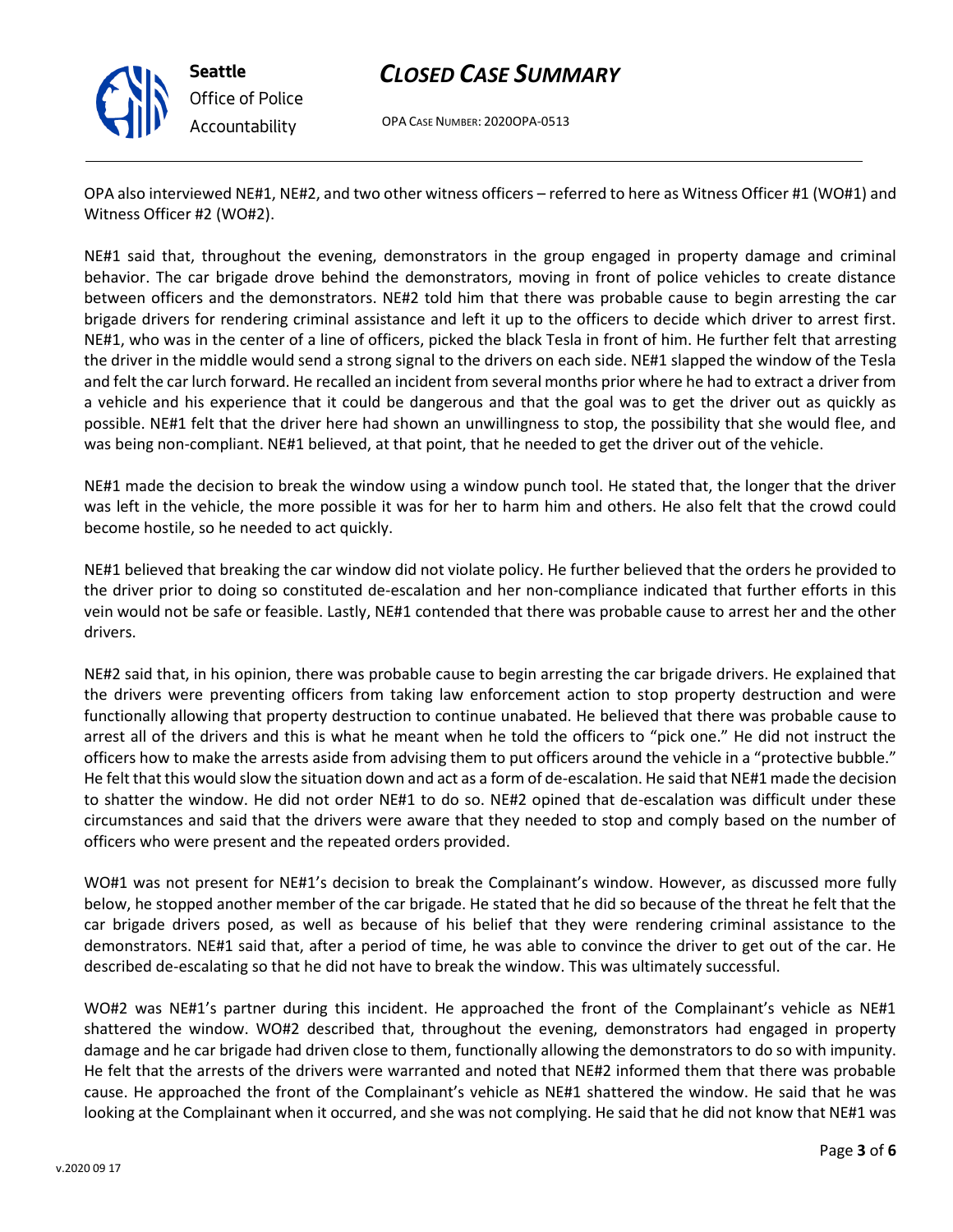

# *CLOSED CASE SUMMARY*

OPA CASE NUMBER: 2020OPA-0513

going to break the window when he did. WO#2 said that the vehicle was stopped at the time the window was broken. He further confirmed that the Complainant was not told that the window would be broken before that occurred. WO#2 opined, however, that further de-escalation aside from the instructions they provided to the Complainant was not safe or feasible under the circumstances.

Lastly, relevant to OPA's analysis was the arrest of the car brigade driver effectuated by WO#1. There, WO#1 and Witness Officer #3 (WO#3) – stopped the vehicle and approached the driver's side window. WO#1 ordered the driver to get out of the vehicle – a white Tesla – and the driver initially refused repeatedly asking why he was being arrested. The driver did so while rolling the window nearly all the way up and remaining in the driver's seat of the running vehicle. After nearly a minute of unsuccessfully telling the driver to get out, WO#3 showed the driver the window punch, told him what it was, and explained that he was going to use it to break out the window if the driver did not get out. The driver still did not get out and started to make a phone call. For the next 10-15 seconds, the officers discussed moving forward with breaking the window. WO#1 asked the driver if there was anything he could say or do to convince the driver to voluntarily exit the vehicle without breaking the window. The driver then got out and was placed under arrest.

### **ANALYSIS AND CONCLUSIONS:**

# **Named Employee #1 - Allegation #1** *8.100 - De-Escalation 1. When Safe, Feasible, and Without Compromising Law Enforcement Priorities, Officers Shall Use De-Escalation Tactics*

"De-escalation tactics and techniques are actions used by officers, when safe and without compromising law enforcement priorities, that seek to minimize the likelihood of the need to use force during an incident and increase the likelihood of voluntary compliance." (SPD Policy 8.100-POL-1.)

The policy further instructs that: "When safe and feasible under the totality of circumstances, officers shall attempt to slow down or stabilize the situation so that more time, options and resources are available for incident resolution." (*Id*.) Officers are also required, "when time and circumstances permit," to "consider whether a subject's lack of compliance is a deliberate attempt to resist or an inability to comply based on factors" such as "mental impairment…drug interaction…[and/or] behavioral crisis." (*Id*.) These mental and behavioral factors should be balanced by the officer against the facts of the incident "when deciding which tactical options are the most appropriate to bring the situation to a safe resolution." (*Id*.)

De-escalation is inarguably a crucial component of the Department's obligations under the Consent Decree; however, it is not purposed to act as an absolute bar to enforcing the law when necessary. That being said, where officers fail to fully de-escalate and instead act in a manner that increases the need for force and the level of force used, such conduct is inconsistent with the Department's policy and expectations.

As discussed above, OPA initially found that NE#1 failed to de-escalate prior to breaking the Complainant's window. In reaching this conclusion, OPA cited four factors that are set forth more fully in the original DCM. OPA continues to believe that these four factors are significant; however, OPA finds that the predominant issue here is the failure of any written guidance, whether in policy or training, governing how such interactions should be handed. Accordingly, OPA now issues the below Management Action Recommendation.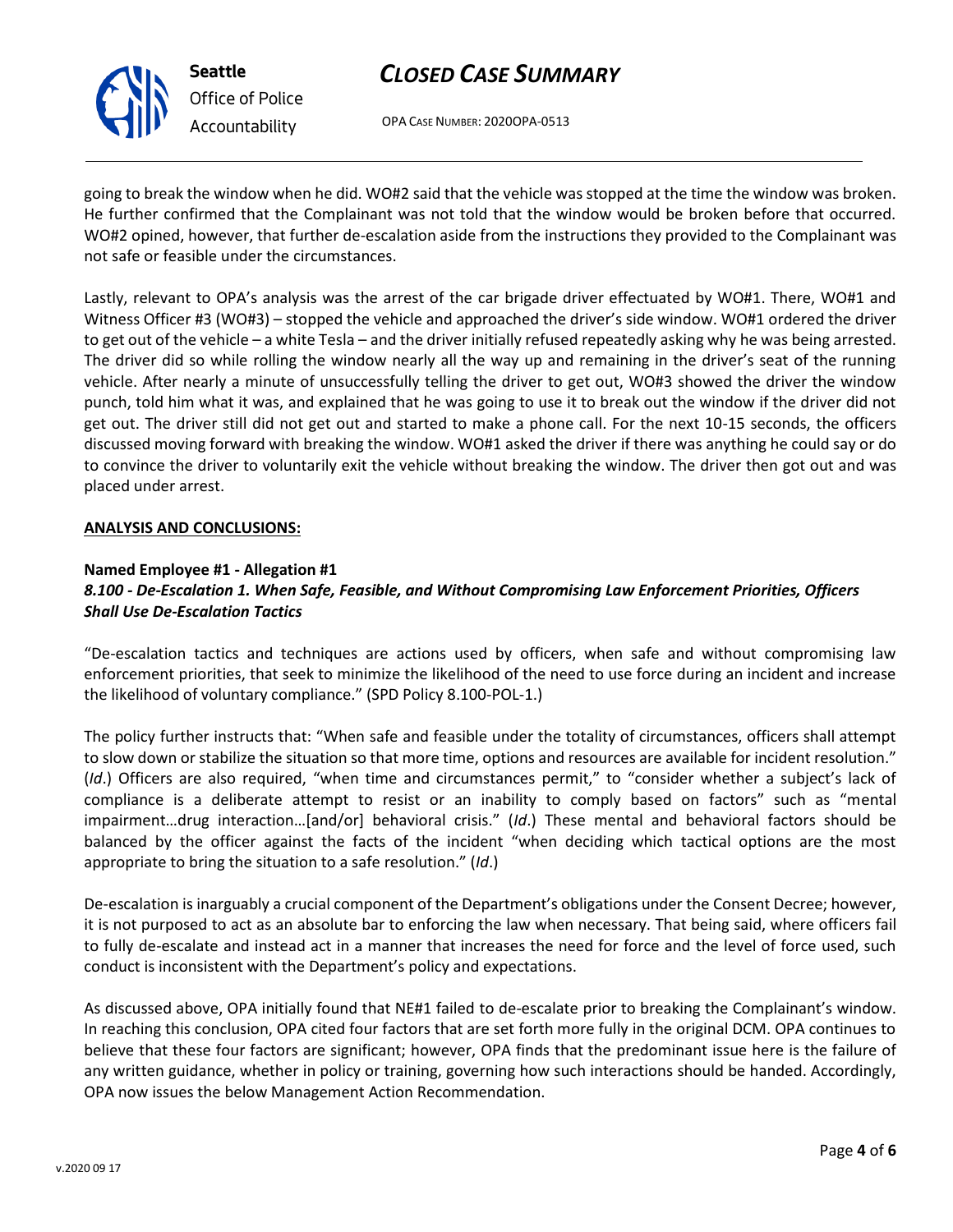

**Seattle** *Office of Police Accountability*

OPA CASE NUMBER: 2020OPA-0513

• **Management Action Recommendation:** SPD should create a policy to be included in the overall demonstration management section that provides guidance on how car brigades/vehicles involved in protests are to be handled. This should include when arrests may be effectuated and when property may be damaged to do so, including the breaking of windows. The policy should also clearly state how many warnings must be provided prior to arresting or damaging property and the manner in which those warnings should be delivered.

# Recommended Finding: **Not Sustained (Management Action)**

# **Named Employee #1 - Allegation #2** *5.001 - Standards and Duties 6. Employees May Use Discretion*

As indicated in SPD Policy 5.001-POL-6, "[e]mployees are authorized and expected to use discretion in a reasonable manner consistent with the mission of the department and duties of their office and assignment." This policy further states that "[t]he scope of discretion is proportional to the severity of the crime or public safety issue being addressed." (SPD Policy 5.001-POL-6.)

OPA has concerns with the decision to virtually immediately break the window of the Complainant's vehicle. However, this conduct is already fully captured under Allegation #1 and, thus, OPA finds this allegation to be duplicative. Accordingly, OPA recommends that it be removed.

# Recommended Finding: **Allegation Removed**

### **Named Employee #1 - Allegation #3** *6.010 - Arrests 1. Officers Must Have Probable Cause That a Suspect Committed a Crime in Order to Effect an Arrest*

SPD Policy 6.010-POL-1 requires that officers have probable cause to believe that a suspect committed a crime when effectuating an arrest. Stated differently, where an arrest is not supported by probable cause, it violates law and Department policy. Probable cause exists when the facts and circumstances within an officer's knowledge are sufficient in themselves to support a reasonable belief that an offense has been or is being committed.

In evaluating the evidence, OPA finds the following facts to be conclusively established: (1) throughout the evening, demonstrators marched through the Capitol Hill area and caused felony-level damage to various property and engaged in other criminal activity; (2) throughout this time, the car brigade drove closely in front and behind the demonstrators preventing anyone, including officers from getting between the vehicles and the demonstrators; (3) the drivers in the car brigade were aware or should have been aware that the demonstrators were engaging in ongoing criminal activity; and (4) the car brigade drivers were given orders to stop and did not immediately do so.

To prove the crime of rendering criminal assistance, it must be shown that an individual engages in delineated activities "with intent to prevent, hinder, or delay the apprehension or prosecution of another person who he or she knows has committed a crime or juvenile offense or is being sought by law enforcement officials for the commission of a crime or juvenile offense." Among the activities sufficient to establish the crime are: "Harbors or conceals such